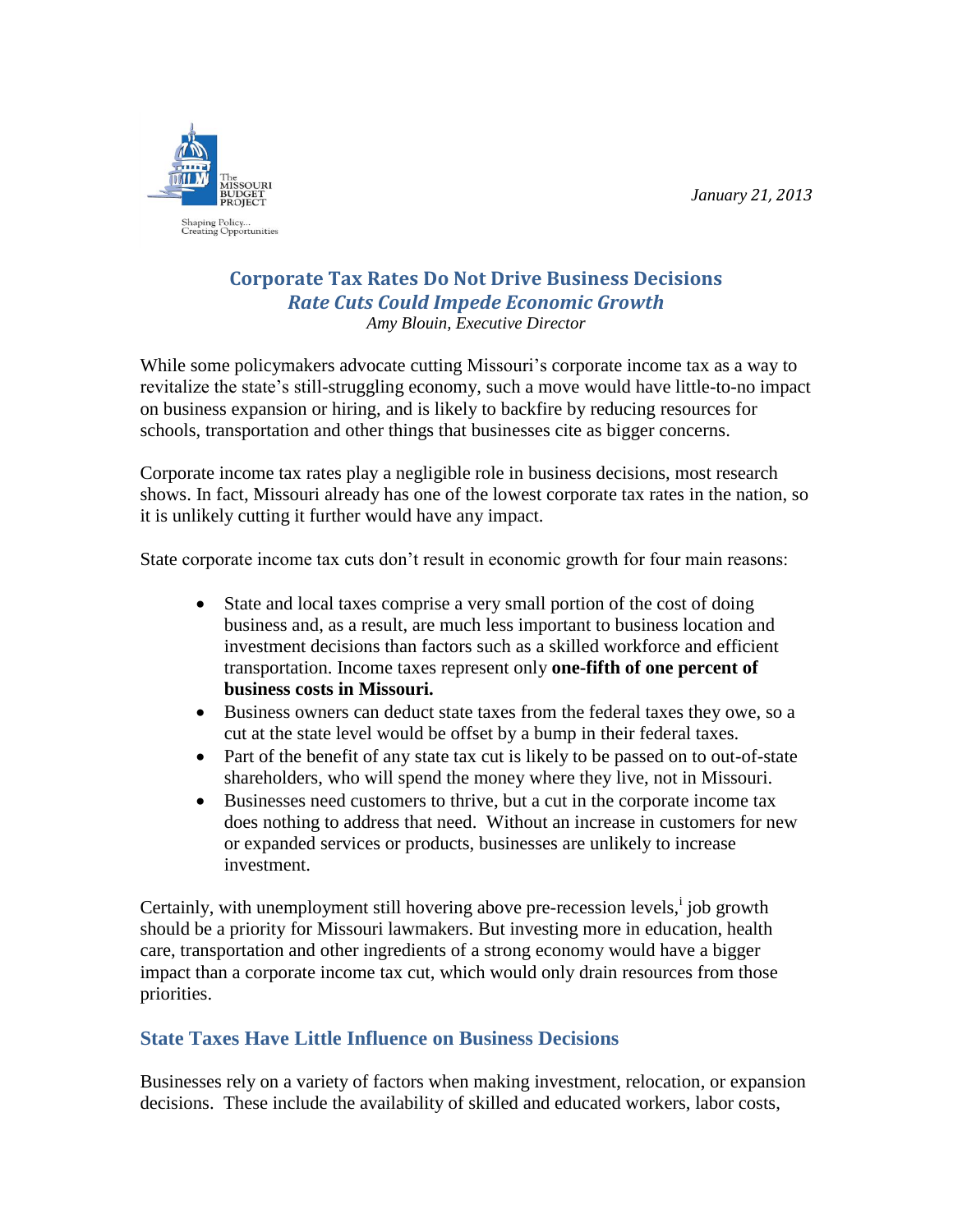access to transportation and other services, the quality of life in an area and factors that are specific to the nature of the business. While a state's tax policy may be a consideration if all other influencing factors were equal, normally that is not the case.

In addition, since Missouri must balance its budget each year, any state tax cuts would require a corresponding tax increase somewhere else or a reduction in public services to cover their cost. That could result in a decrease in economic activity – the exact opposite of what lawmakers hope to achieve.

### *State and Local Taxes Comprise a Very Small Portion of Business Costs*

State tax rates have little influence on business decisions simply because they comprise a very small portion of total business costs. Missouri's effective corporate tax rate already ranks as one of the lowest in the nation: only six states have a lower effective rate, according to the Missouri Department of Economic Development. While state law sets the corporate income tax rate at 6.25 percent of net taxable income earned by a business in Missouri, the state allows a 50 percent deduction for federal income tax payments, which can reduce the effective tax rate to 5.2 percent.

Missouri is also the only state that allows companies to choose the formula that is used to calculate their income taxes so they can pay the lesser of two possible amounts. They can pick a three-factor formula, based on sales, property and payroll, or a single-factor formula, based only on sales.  $\mathbf{u}$ 

Among the 50 states, Missouri ranked near the bottom  $-44<sup>th</sup> -$  in state corporate tax collections per capita in 2010.<sup>iii</sup> If state tax policy is a primary factor in motivating **business investment, then Missouri should already rank as one of the best states in economic growth.**

A comparison of economic indicators – including unemployment, median income, and concentration of Fortune 500 companies – with state corporate tax rates shows no relationship between the two. As shown in the table below:

- The average unemployment rate is virtually identical in states with the highest corporate tax rates and states that do not levy corporate income tax.
- States with relatively high corporate tax rates have a higher average median income than states that do not levy corporate income tax.
- The average number of Fortune 500 companies located in states with high corporate tax rates surpasses that of states that do not levy a corporate income tax.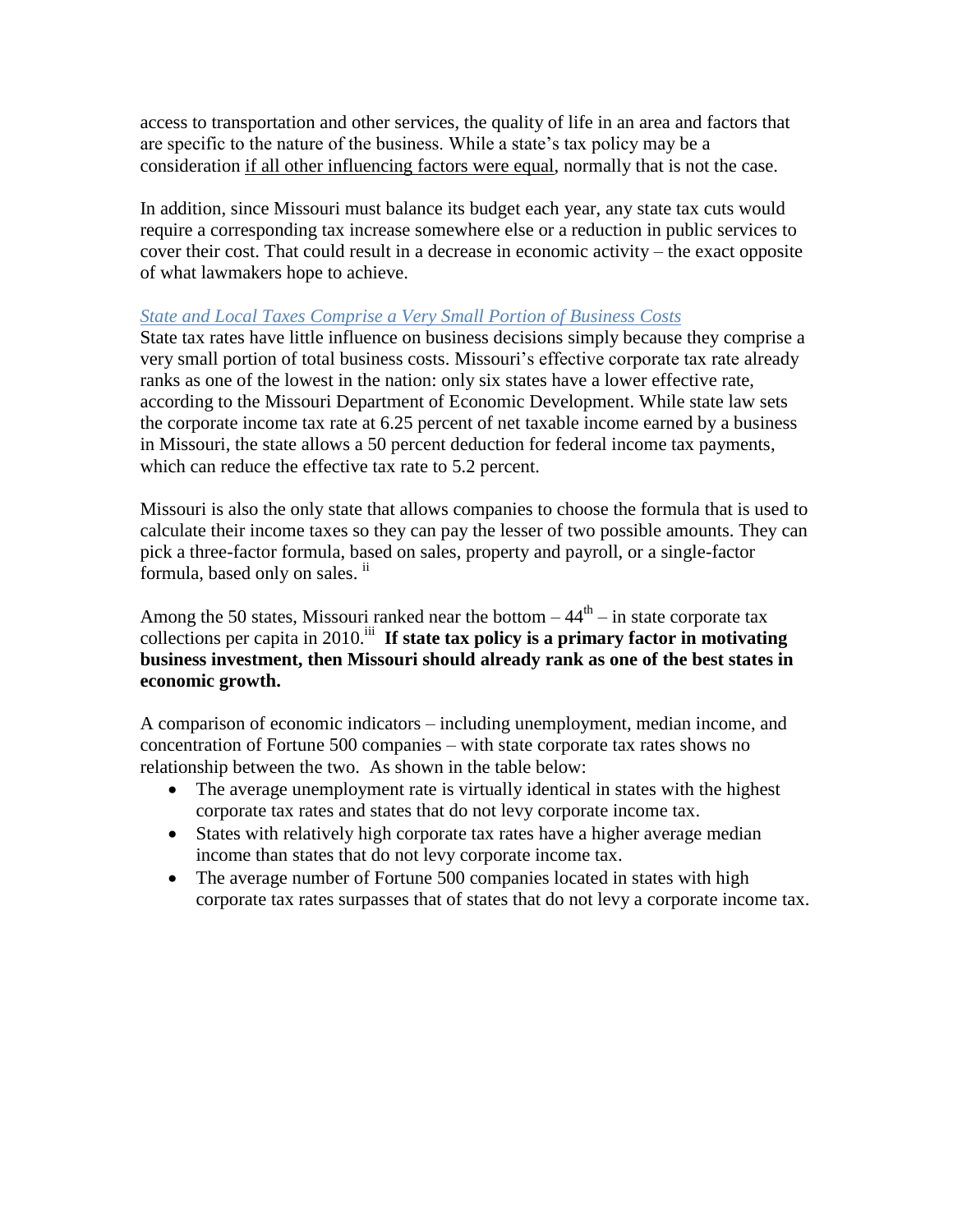| <b>State Corporate Tax Rates Compared with Economic Indicators</b> |                        |                             |                            |                         |
|--------------------------------------------------------------------|------------------------|-----------------------------|----------------------------|-------------------------|
| <b>State</b>                                                       | Corporate              | Unemployment                | <b>Median Income</b>       | # of Fortune $500$      |
|                                                                    | <b>Income Tax Rate</b> | Rate                        | 3 year average             | Companies <sup>vi</sup> |
|                                                                    |                        | December 2012 <sup>iv</sup> | $2009 - 2011$ <sup>v</sup> |                         |
| <b>Missouri</b>                                                    | 6.25%                  | 6.7                         | \$48,058                   | 10                      |
| <b>States with High Corporate Income Tax Rates</b>                 |                        |                             |                            |                         |
| Iowa                                                               | $6\% - 12\%$           | 4.9                         | \$51,322                   | 3                       |
|                                                                    | graduated rate         |                             |                            |                         |
| Pennsylvania                                                       | 9.99%                  | 7.9                         | \$50,087                   | 23                      |
| <b>Minnesota</b>                                                   | 9.8%                   | 5.5                         | \$56,869                   | 19                      |
| <b>Illinois</b>                                                    | 9.5%                   | 8.7                         | \$52,801                   | 32                      |
| <b>Alaska</b>                                                      | $1\% - 9.4\%$          | 6.6                         | \$60,566                   | $\Omega$                |
|                                                                    | graduated rate         |                             |                            |                         |
| <b>Average of High</b>                                             |                        | 6.72                        | \$54,329                   | 15.4                    |
| <b>Rate States</b>                                                 |                        |                             |                            |                         |
| <b>States With No or Low Corporate Income Tax Rates</b>            |                        |                             |                            |                         |
| <b>Nevada</b>                                                      | $\mathbf{0}$           | 10.2                        | \$51,263                   | $\overline{4}$          |
| <b>South Dakota</b>                                                | $\Omega$               | 4.4                         | \$47,353                   | $\Omega$                |
| <b>Texas</b>                                                       | (franchise tax)        | 6.1                         | \$49,195                   | 52                      |
|                                                                    | only)                  |                             |                            |                         |
| Washington                                                         | $\overline{0}$         | 7.6                         | \$59,370                   | 8                       |
| <b>Wyoming</b>                                                     | $\boldsymbol{0}$       | 4.9                         | \$54,458                   | $\Omega$                |
| Average                                                            |                        | 6.64                        | \$50,527                   | 12.8                    |

In terms of overall business costs, state and local taxes represent just 1.8 percent of the total, on average, in all 50 states, according to one recent study that summarized voluminous economic research and found, at most, a weak relationship between state and local tax levels and state economic growth. Corporate income taxes alone make up a tiny 0.17 percent of the cost. The largest costs influencing businesses were labor for the service industry and building space for manufacturing and warehousing businesses, according to the study.

Differences in state corporate income tax levels have little or no impact on interstate differences in economic performance, according to numerous recent studies that have applied rigorous statistical analysis to the issue. These include:

- A 2012 study that looked at the impact of state personal and corporate income tax policies on relative rates of entrepreneurship among the states and found "no evidence of an economically significant effect of state tax [policy] portfolios on entrepreneurial activity. . ."vii
- A 2011 study that looked at the factors contributing to relative rates of growth in state per capita personal income between 1947 and 1997<sup>viii</sup> concluded that corporate income tax levels did not have a statistically significant negative effect on economic growth, and that frequently, they showed a statistically significant positive impact.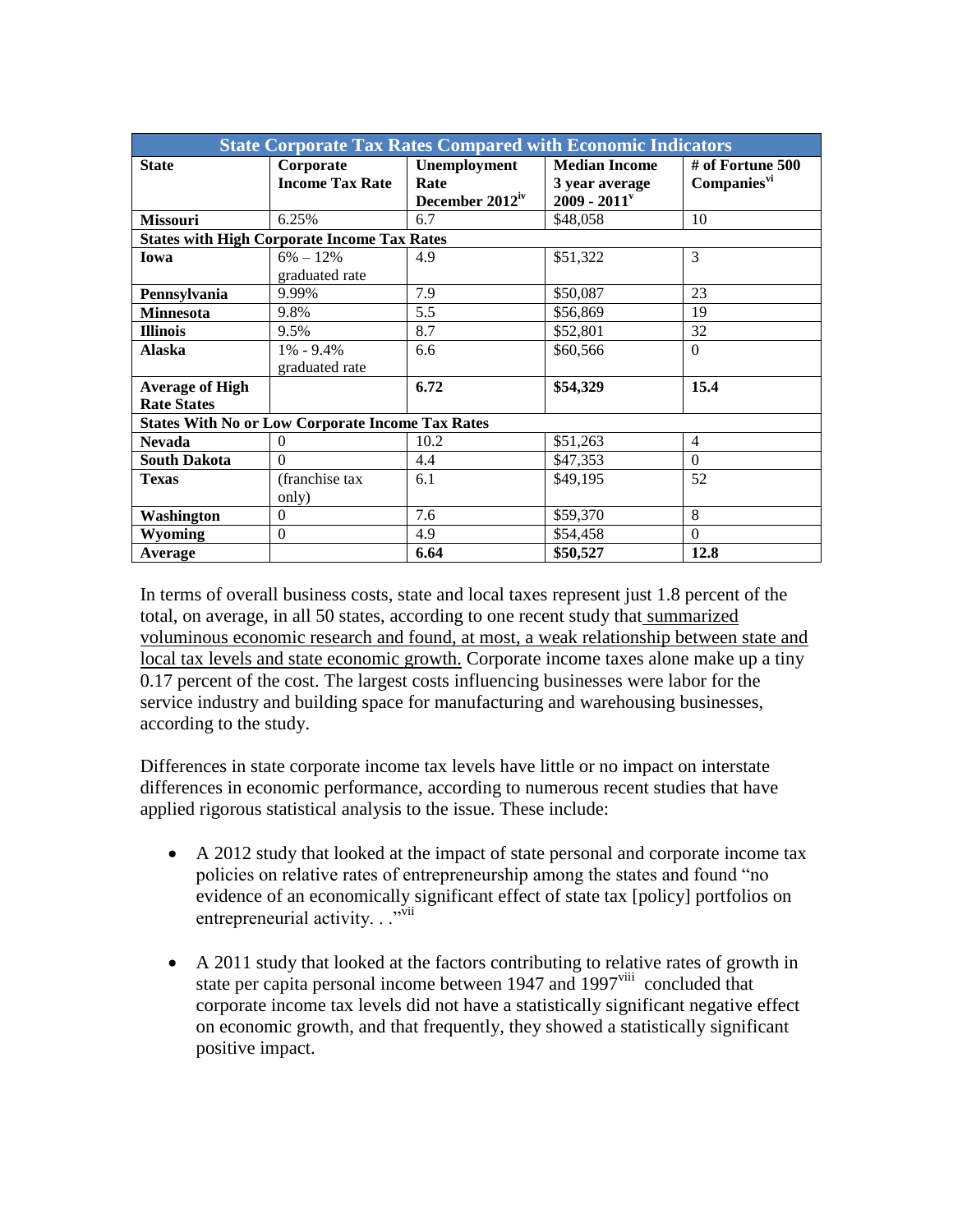- Another 2011 study found that "although individual tax rates . . . appear to" have an impact on relative rates of economic growth, "corporate tax rates. . . do not in our estimates. This may indicate that such policies are not linked to growth or, alternatively, that businesses are accomplished at finding effective ways of reducing the burden of these policies."<sup>ix</sup>
- A 2007 study concluded that "The top [state corporate income tax] rate does not have a statistically identifiable effect on private-sector economic activity."<sup>x</sup>
- A 2003 study that examined the impact of state corporate income tax policy on relative rates of business investment in states between 1983 and 1996 found that the relationship appeared "unlikely to become economically significant."<sup>xi</sup>

It appears that only a couple of studies have concluded that interstate differences in corporate taxes do affect relative rates of economic growth, including a 2003 study that found the "the [state] corporate income tax has a [statistically] significant negative impact on employment,"<sup>xii</sup> and a 2007 study that found a one percent increase in a state's corporate tax rate would decrease, on average, the share of foreign direct investment by one percent, all other things being equal.<sup>xiii</sup>

But overall, the statistical research that has been conducted to date suggests that interstate differences in state corporate income tax levels has, *at most*, a *very* small impact on relative state economic performance.

Another major analysis of studies of state and local tax policy and economic activity found that the most important factors influencing business investments include:

- the cost and quality of the labor market,
- proximity to customers,
- quality transportation networks and other infrastructure, and
- access to raw materials and supplies. $\frac{x^2}{x^3}$

Those conclusions jibe with a survey of **consultants who help businesses determine new or expanded site locations (see chart below).** xv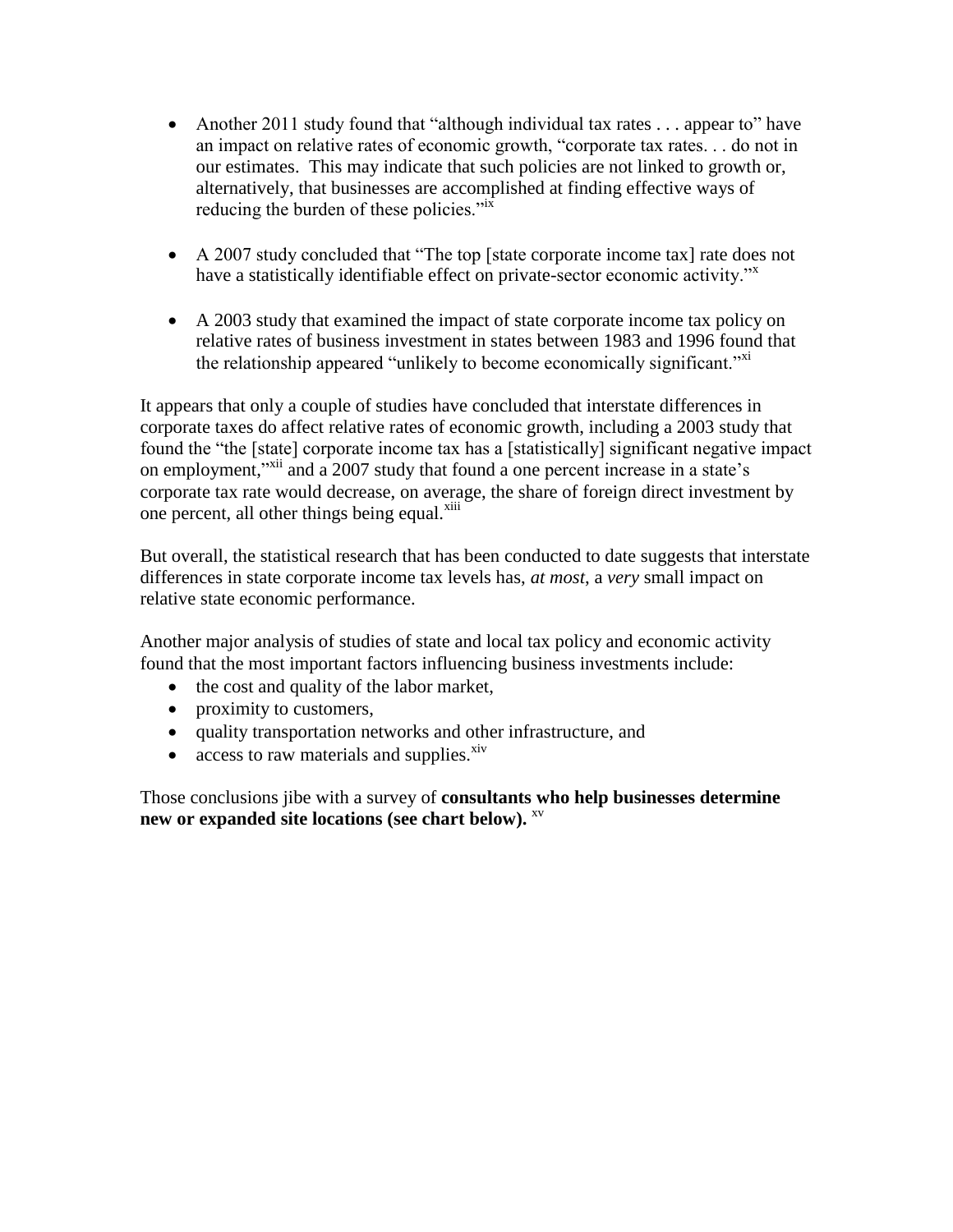

The state corporate tax rate did not even rank within the top ten selection factors. The survey also found that the quality of public schools was the number one factor among quality-of-life indicators that business consultants consider when recommending a location.

Given the substantial risk that the loss in revenue could lead to inadequate state investments in education, roads, and public safety that are critical for businesses, the proposal to cut state corporate income taxes in the name of boosting Missouri's economy is misguided and should be rejected.

#### *Depleting the value of a federal tax deduction*

Since businesses can deduct state taxes from their federal corporate income tax, a portion of every dollar in state corporate tax reductions would result in a higher federal corporate tax bill**.** In fact, as much as 35 percent of the value of a state tax reduction could be offset by an increase in federal taxes.<sup>xvi</sup>

In addition, a portion of state corporate tax reductions would go to shareholders living in other states, depleting the benefit for Missouri.<sup>xvii</sup>

#### *Increased Business Activity Requires Increased Demand*

State tax reductions will only increase local investment by companies *if* the business has a corresponding increase in *demand* for that production. "In the absence of increased demand for output now or in the future, corporations will simply pocket a tax cut as a windfall increase in their retained earnings rather than spend it," according to the Center on Budget and Policy Priorities.<sup>xviii</sup>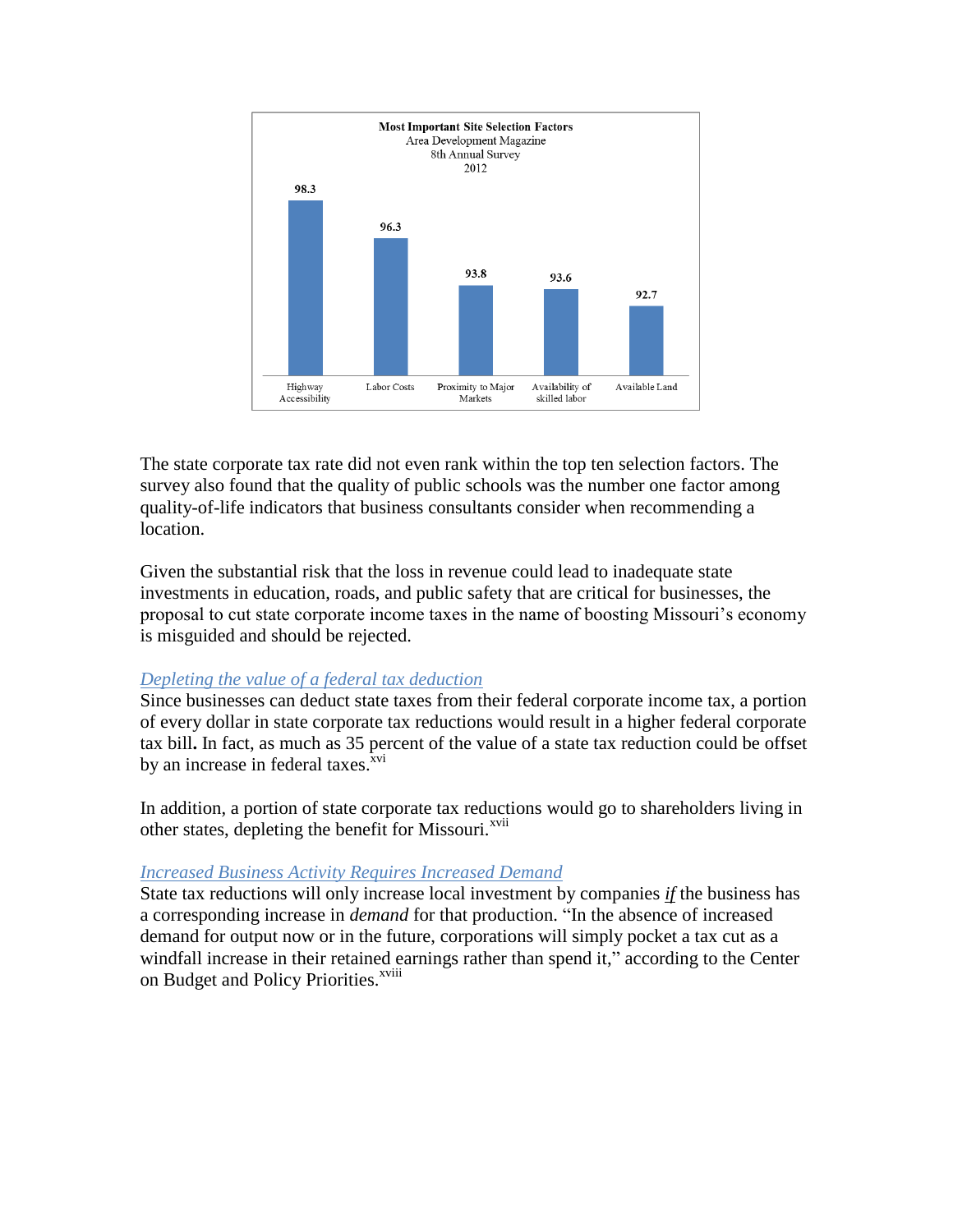## **An Educated Workforce and Quality Infrastructure Matter: State Budget Reductions Hurt Economic Activity**

Like all other states except Vermont, Missouri's state budget must be balanced. As a result, reductions in the state corporate income tax would require either a corresponding increase in another tax, such as the individual income tax or sales tax, or cuts in state services to make up for the lost revenue . Business tax cuts may backfire if they lead to a deterioration of public safety, transportation and other services to business, economists warn. Conversely, tax increases may boost job creation if they significantly improve public services to business.<sup>xix</sup>

Although Missouri's state corporate income tax is only a small portion of business costs, it adds up to a significant portion of Missouri's budget. A 50 percent reduction in the corporate income tax and a similar reduction in the individual income tax paid on business income would reduce Missouri's general revenue by \$589 million<sup>xx</sup> – an amount equivalent to one-fifth of the state funding provided to local school districts or nearly three-fourths of what Missouri provided to all public colleges and universities last year.

A state corporate tax reduction is likely to result in reduced funding for education and other services that businesses consider important, making Missouri less attractive for business investment. These services have already been harmed by spending cuts in recent years. For example, funding for the Missouri Department of Transportation (MODOT) is on track to fall by \$1.4 billion by 2016, reducing investments in road and highway repairs and construction.<sup>xxi</sup> Cuts in education funding have resulted in 2,500 fewer K-12 teachers and steep tuition increases for public college and university students.<sup>xxii</sup> These reductions make the state less attractive for business investment by diminishing the education system and infrastructure that businesses need to be successful.

**State tax reductions that result in less state spending could increase costs for businesses. Companies may be forced to spend more of their own money educating and training their workers**, providing health services for employees and their families, securing their workplaces, and repairing infrastructure.<sup>xxiii</sup>